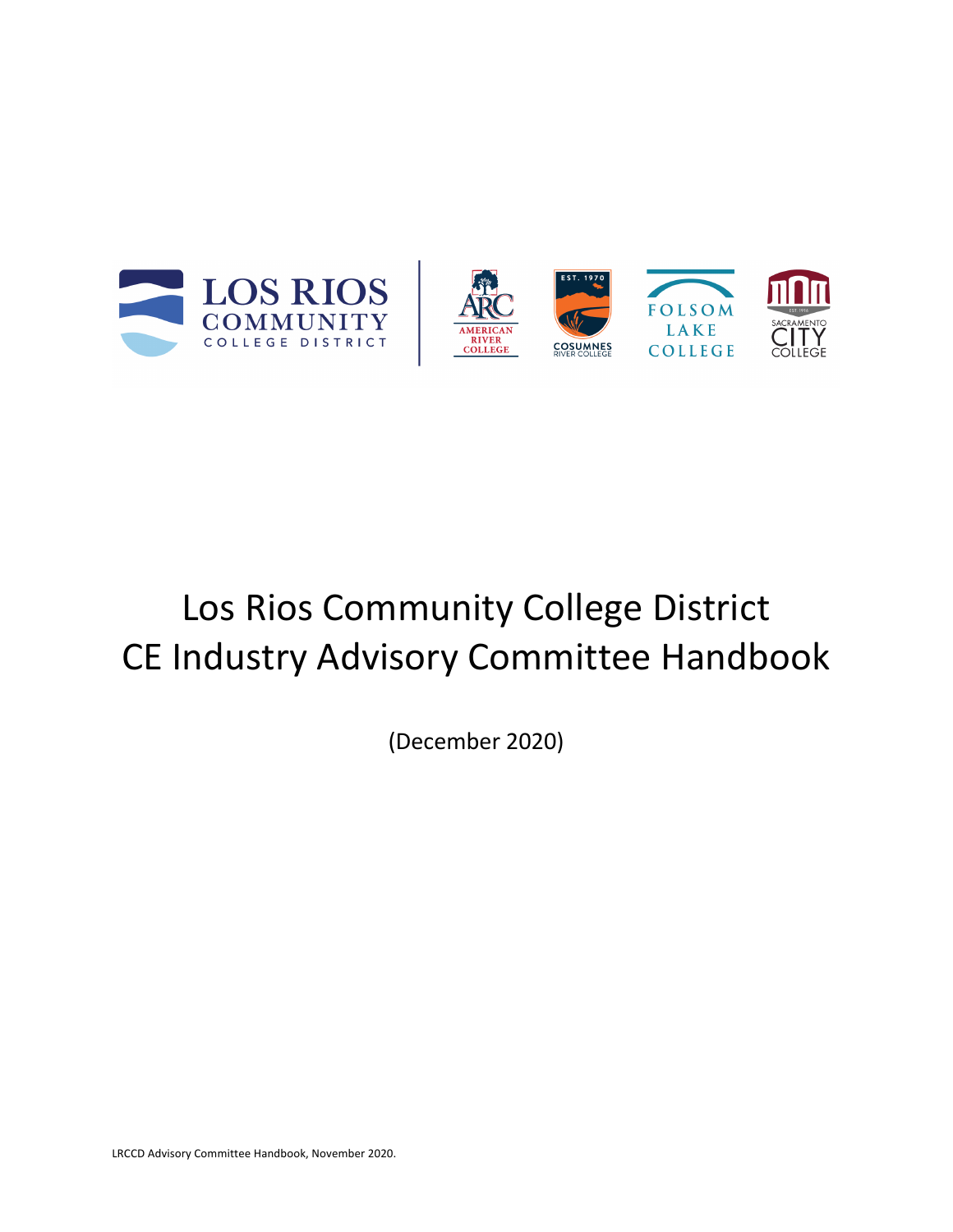The Los Rios Community College District would like to acknowledge the efforts of the Committee members who drafted this Handbook:

Reynando Accooe Department Chair, Administration of Justice Folsom Lake College

Julie Collier Cooperative Work Experience Faculty Coordinator Folsom Lake College

Phillip B. Cypret Department Chair, Advanced Transportation Technology Sacramento City College

Vivian Dillon Cooperative Work Experience Faculty Coordinator American River College

Michael Frigm Professor, Culinary Arts Management Cosumnes River College

Victoria Maryatt Dean of Instruction, Career Education Folsom Lake College

Tammy Montgomery Associate Vice Chancellor, Instruction LRCCD

Cynthia Sommer Interim Associate Dean, Special Projects LRCCD

Jonathan P. Zeh Department Chair, Mechanical-Electrical Technology Sacramento City College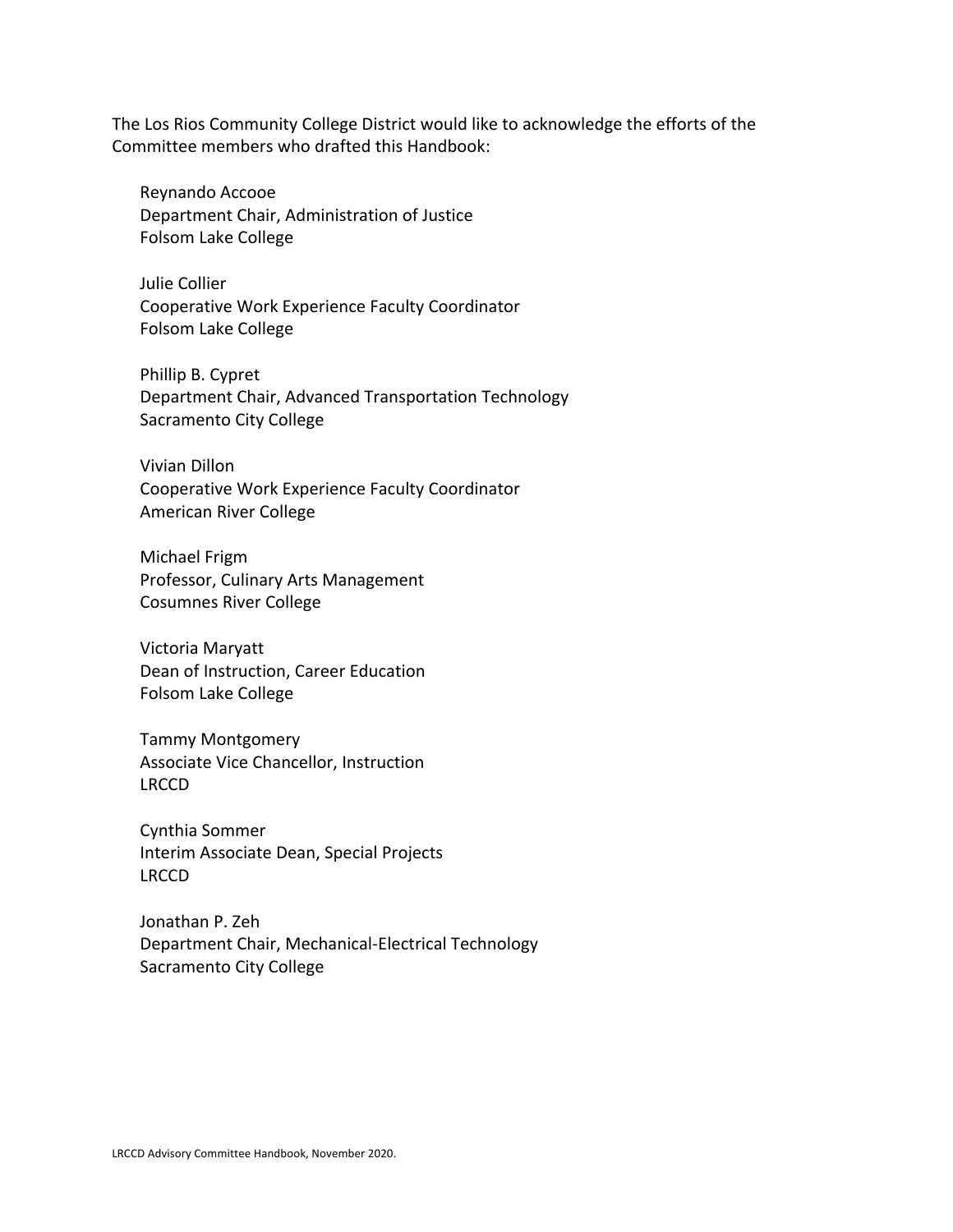

The purpose of this Industry Advisory Committee Handbook is **to suggest successful practices**for the faculty and administrators who facilitate Industry Advisory Committees in the Los Rios Community College District.

Recognizing that each industry sector has its own character and objectives, the Advisory Committees are encouraged to make use of this guide to the extent that it serves them and their members in accomplishing their purpose. It is intended to serve as a living document that will be adapted and updated, through an iterative process, to reflect circumstances such as changes in the regional economy or directives from new policies or regulations. The Committee members recommend that the Handbook be reviewed on a periodic basis and updated as appropriate; a District collaborative effort will be led by the Career Education Council.

When making use of this guidebook, remember that **certain industry accreditors have their own industry-specific requirements with which the Advisory Committees may have to comply**.

The following resources were reviewed during this guidebook revision:

- The Strengthening Career and Technical Education for the 21<sup>st</sup> Century Act (the fifth reauthorization of the Carl D. Perkins Vocational and Technical Education Act), aka Perkins V;
- California Education Code;
- 2008-2012 California State Plan For Career Technical Education;
- The California Community Colleges Chancellor's Office;
- The Los Rios Community College District Chancellor's Office; and,
- Industry specific requirements that are dictated by industry-targeted regulatory agencies. Industry or program specific requirements are not included in this handbook, but program administrators must be aware of what, if any, requirements they are obligated to adhere to according to these entities.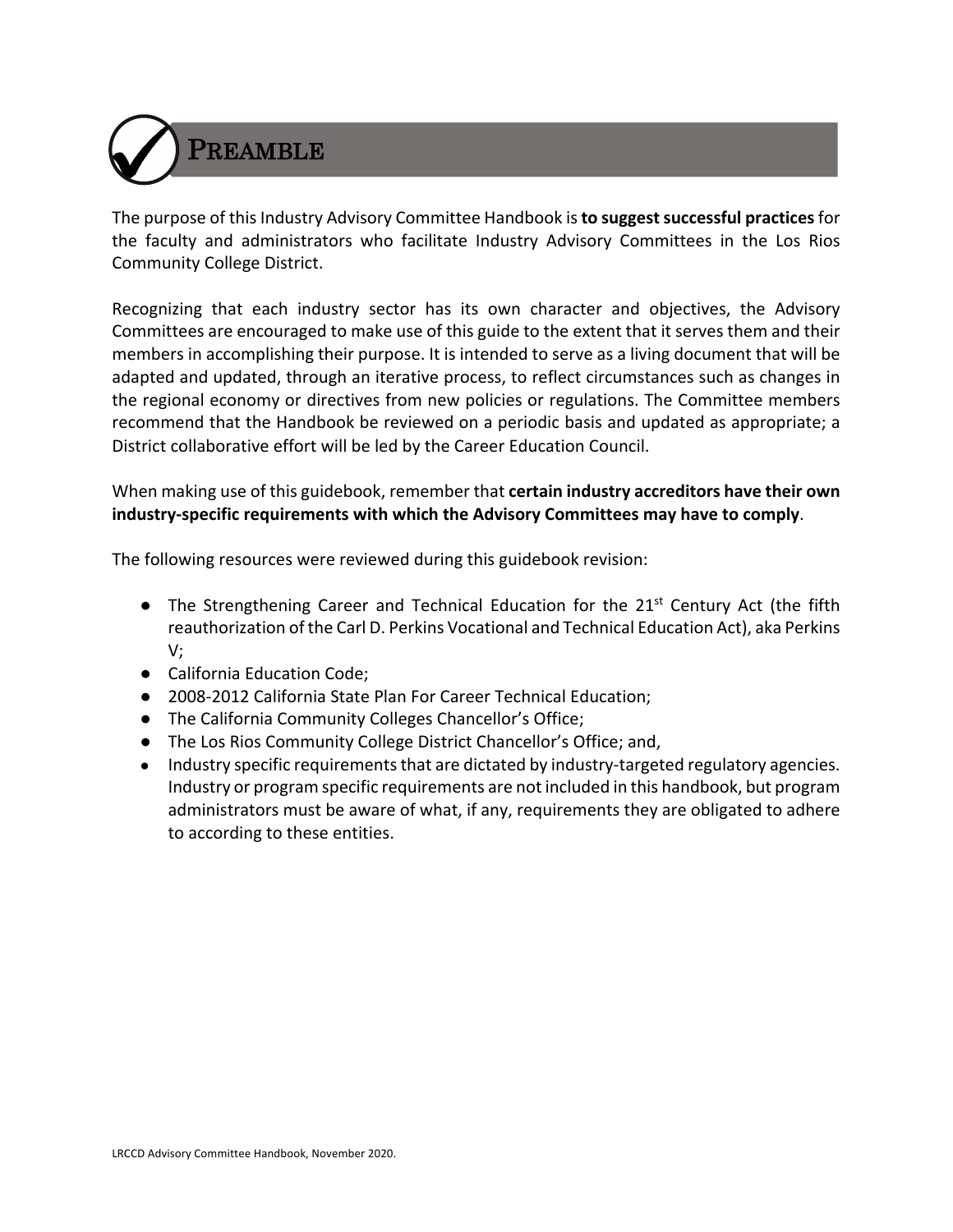

# TABLE OF CONTENTS

| I.   | Purpose of the Advisory Committee                                      | 1              |
|------|------------------------------------------------------------------------|----------------|
| ΙΙ.  | <b>Advisory Committee Membership</b>                                   | 1              |
| III. | Planning, Promoting, and Hosting<br><b>Advisory Committee Meetings</b> | 2              |
| IV.  | <b>Engagement Between Meetings</b>                                     | 5              |
| V.   | <b>Additional Resources</b>                                            |                |
|      | Appendix A: Agenda Template/Sample<br>Appendix B: Minutes Template     | $A-1$<br>$A-2$ |
|      | Appendix C: Sign in Sheet Template                                     | $A-3$          |
|      | Appendix D: Suggested Meeting Planning Timeline                        | $A - 4$        |
|      | Appendix E: Models and Exemplars                                       | $A-5$          |
|      | Appendix F: Administrative Support                                     | $A-11$         |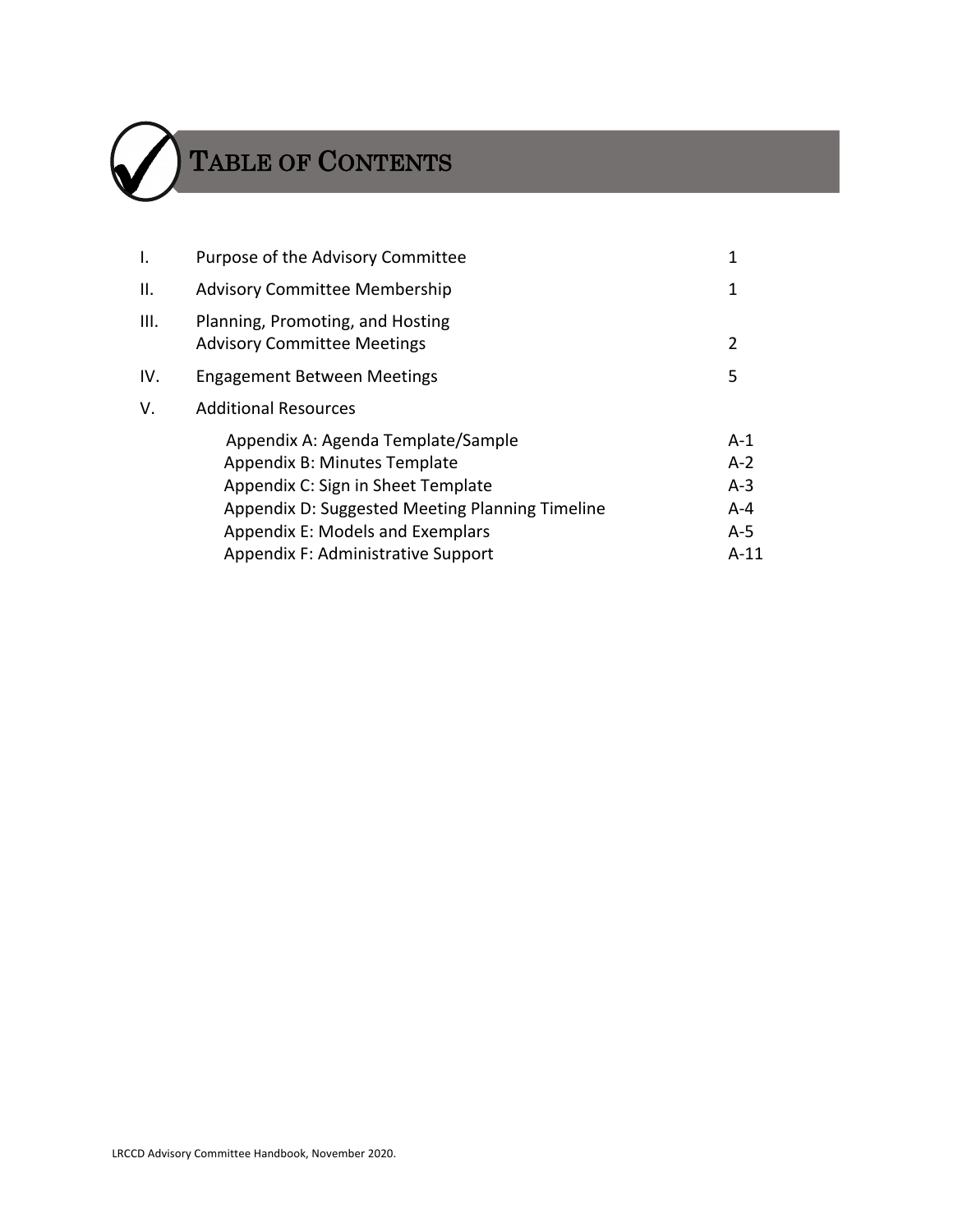

### PURPOSE OF INDUSTRY ADVISORY COMMITTEES

The foundational purpose of Career Education programs is to ensure our students have the education, training and skill sets for occupations in the region. Industry Advisory Committees provide an avenue for receiving current and critical input for career education programs in order to facilitate the success of students and the emerging workforce. The input obtained through Advisory Committees is to inform or solicit:

- o Program relevance and quality;
- o Program awareness, support, and advocacy; and,
- o Opportunities for students and staff.

While Committees recommend policies, strategies, procedures, and other ideas that will make for more effective programs, the decision to act on such recommendations is held by the college.



### COMMITTEE MEMBERSHIP

Although there is **no set mandate for Advisory Committee size and composition**, Committee membership should be drawn from a cross-section of stakeholders with interest and experience in a particular industry or occupational area. Examples include:

- $\circ$  Industry, such as experienced professionals, employer representatives, human resources managers, and trade associations;
- o Labor representatives;
- o Regulatory entities (where applicable);
- o The college, such as program administrators, instructors, and academic and career counselors, work experience coordinators;
- o Other educational systems, such as high school or university;
- o Workforce Development Board representatives; and,
- o Students/Recent graduates.

Diverse representation will help assure holistic consideration of the issues being discussed, leading to quality decisions and quality programs.

While no general guidance exists that is applicable to all programs, **program administrators must be mindful of special conditions or requirements put in place by accreditation or other regulatory entities particular to specific programs**.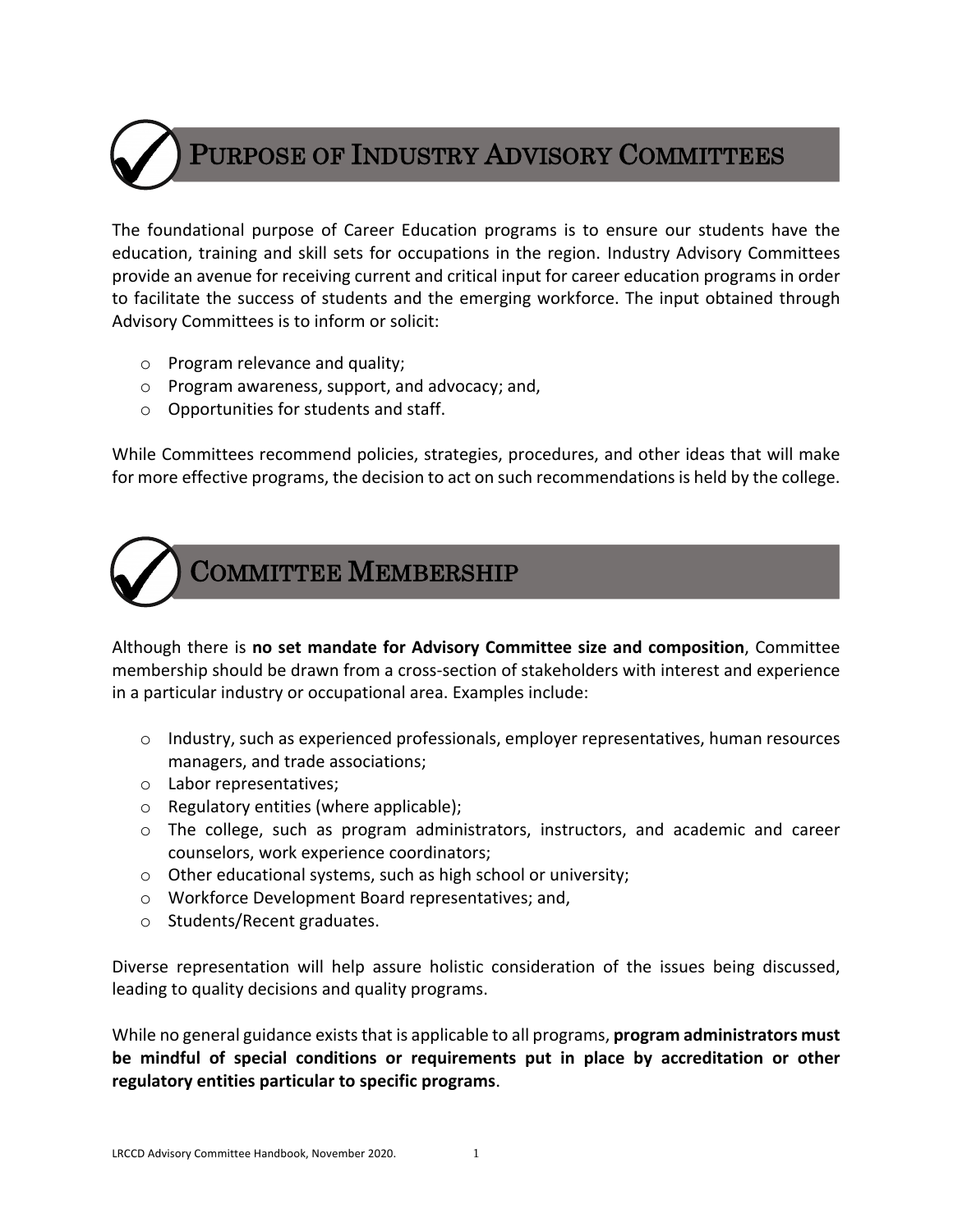Suggested **strategies for identifying and recruiting committee members**include consulting with existing Committee members, faculty, and trade associations to identify potential recruits; leveraging the Committee's networks to provide introductions; and meeting with targets (over the phone or in person) to explore interest, expectations, and benefits of membership.

A **membership roster**, inclusive of names, affiliations, and contact information should be maintained and shared with the membership.

Ideal **committee size will vary**. When selecting members, coordinators should assure a large enough group to obtain diverse viewpoints, but contained enough to be able to effectively manage input and discussion.

Committees must be mindful of ways to encourage and honor the participation of members. Taking steps to **incentivize participation**, such as serving food/meals during meetings, finding ways to publicly recognize the members, and celebrating the accomplishments of the Committee are all ways to foster sustained engagement from the membership. While exceptions can be made, Perkins funding is not intended to pay for individual program Advisory Committees, so finding other sources of financial support are needed for any cost-incurring activities.

### Employer Engagement

Industry engagement is a key factor in the success of career education programs. Likewise, employers have much to gain from taking part in Advisory Committee meetings. The benefits for employers should be communicated to encourage participation. Among other advantages, Advisory Committee participation provides employers with:

- o Direct access to the Los Rios community colleges' talent pipeline;
- o Influence over the training that students receive;
- $\circ$  The opportunity to strengthen valuable professional connections with other industry leaders and the colleges;
- o Firsthand information from faculty regarding courses and curriculum.



### PLANNING, PROMOTING, AND HOSTING COMMITTEE MEETINGS

Section 134 of Perkins V passes authority for Advisory Committee operations to local eligible agencies, however, (as of the writing of this handbook), neither the State Chancellor's office nor the Los Rios Community College District have adopted specific guidance on administering Advisory Committees. Therefore, each program has some discretion to implement its Advisory Committee as it sees fit. The following provides suggested considerations.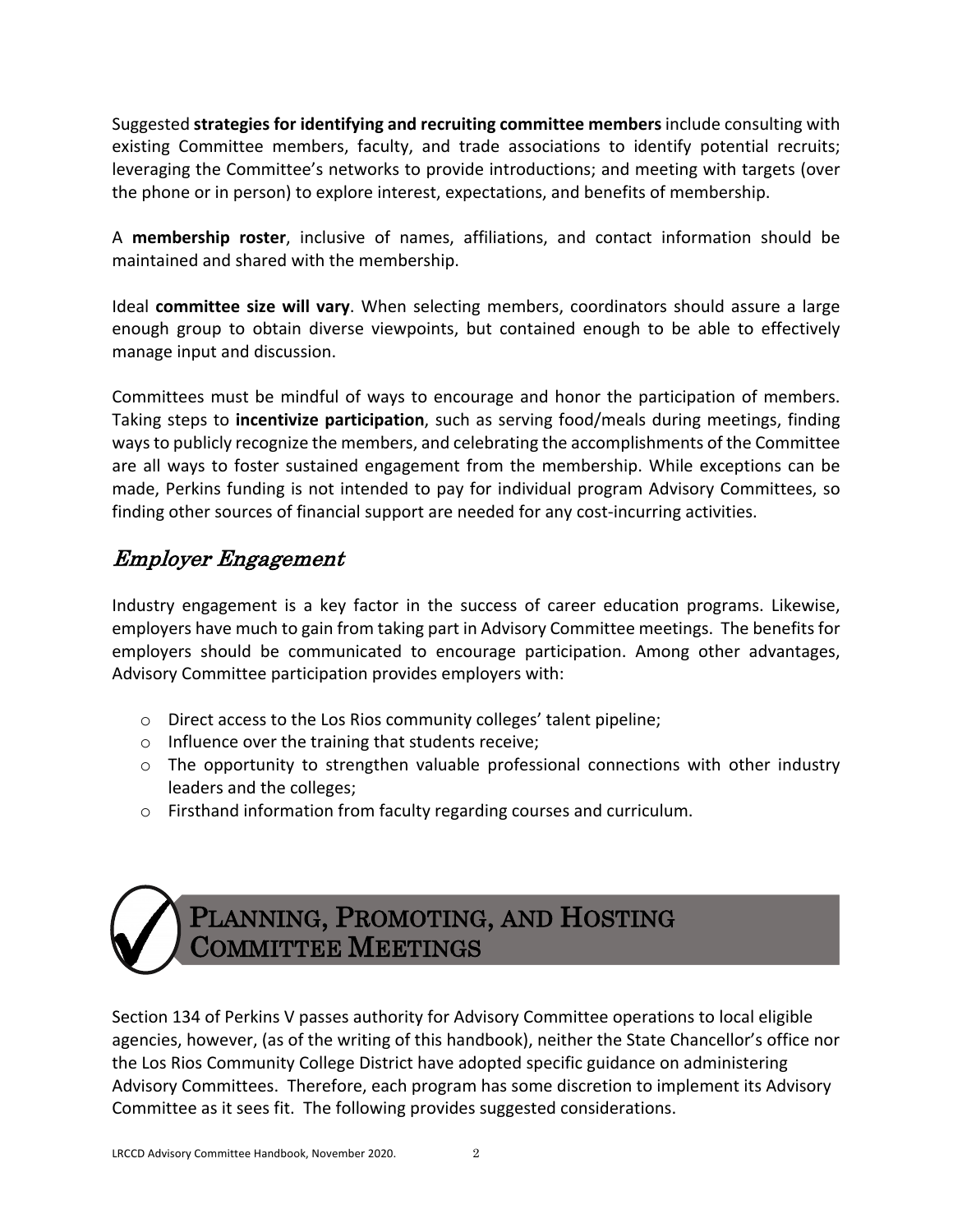### Agenda and Goals

Clear and achievable meeting goals are critical to making the most out of the Advisory Committee's time together. Many Advisory Committees meet only once or twice per year. Therefore, deliberate goal and agenda setting is desirable, to ensure that meetings result in necessary decisions and actions, as well as lay the foundation for ongoing networking and engagement among administration, faculty, and industry partners.

In setting agendas, the Committee should keep in mind that its primary purpose is to improve student outcomes in preparing them for the workforce. All Committee meetings should be held with the intent of advancing this purpose, and not merely to check a box. Following are some **examples of meeting goals/agenda items** for Advisory Committees.

- $\circ$  Program review<sup>1</sup>;
- o Examining and responding to labor market/workplace trends;
- o Improving student recruitment;
- o Considering pre-requisite skills;
- $\circ$  Assessing and responding to regulatory/legislative changes (or initiating such changes);
- o Addressing system-level policy change;
- o Developing work-based learning opportunities;
- o Hearing directly from student representatives;
- o Supporting professional development of faculty;
- o Improving community relations/awareness; and,
- o Expanding fund/resource development.

Agenda items and overall meeting design should be designed to **maximize dialogue among members**. In other words, more discussion and less presentation is preferred. In building your agenda, some examples of discussion questions to consider include:

- o What industry certifications do you require/prefer your workers to attain?
- $\circ$  When you hire workers, what educational background and/or technical experience are you looking for?
- $\circ$  Are these all the courses that are needed to prepare students for entry-level positions in your field?
- o What other courses or topics do you think would be useful?
- $\circ$  Is there technology or software specific to the job that workers need to be familiar with?

Meetings are effective for sharing information, generating ideas and solutions, building relationships, and making decisions. Each agenda item should have a clear intent, with these

<sup>&</sup>lt;sup>1</sup> Note: The California Education Code does not explicitly designate the Committee to be the body to conduct this program review; *however, the Committee is a convenient place to obtain the necessary feedback from faculty and industry. The practice in the Los Rios Community College District has been to conduct program review in the Committee meetings.*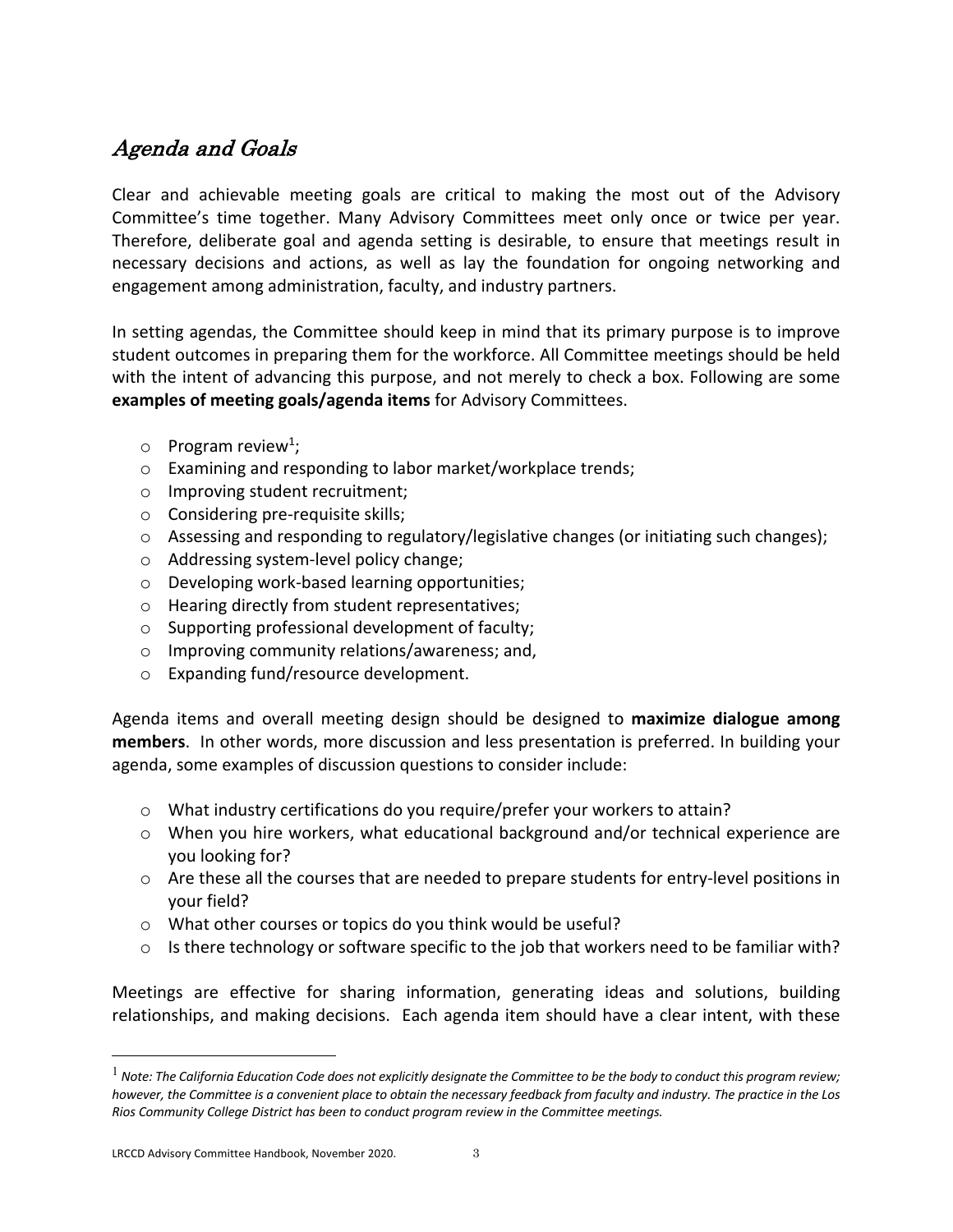goals in mind. It must also be remembered that meetings aren't the only place where these goals can be achieved – taking steps outside of meetings to share information, gather feedback, and build partnerships are encouraged.

#### **An Agenda Template is provided in Appendix A.**

#### *Frequency and Location*

Although there is **no set mandate for frequency of meetings,** it is recommended that Committees meet at least once per year. Date, time, and venue or medium for the meeting should be decided based on Committee members' availability and convenience. Technology (e.g. video conference or other virtual solutions) should be used to the extent possible to make participation easy for members.

#### *Minutes*

Minutes of all meetings should be taken and made available for public review. Minutes should include the following information:

- o Name of Advisory Committee/program(s) served;
- o Date and location of meeting;
- o Attendees;
- o Record of all actions taken; and,
- o Brief summary of key discussion points for each agenda item.

Minutes should be made available online for public review, on a website deemed appropriate by the College and/or Dean (e.g., the college's website; the program website; etc.).

#### **A Minutes Template is provided in Appendix B and a Sign In Sheet Template is provided in Appendix C.**

#### *Meeting Support*

Administering Advisory Committees requires time and energy, but the benefits of well-run committees far outweigh the investment. Those wanting to (or charged with) hosting Advisory Committee meetings should **consult with their Dean and other leadership to assess what supports are available**. They should also consult with their colleagues to learn about successful practices and access tools and templates that have already been tested and proven.

#### **A Suggested Meeting Preparation Meeting Timeline is provided in Appendix D.**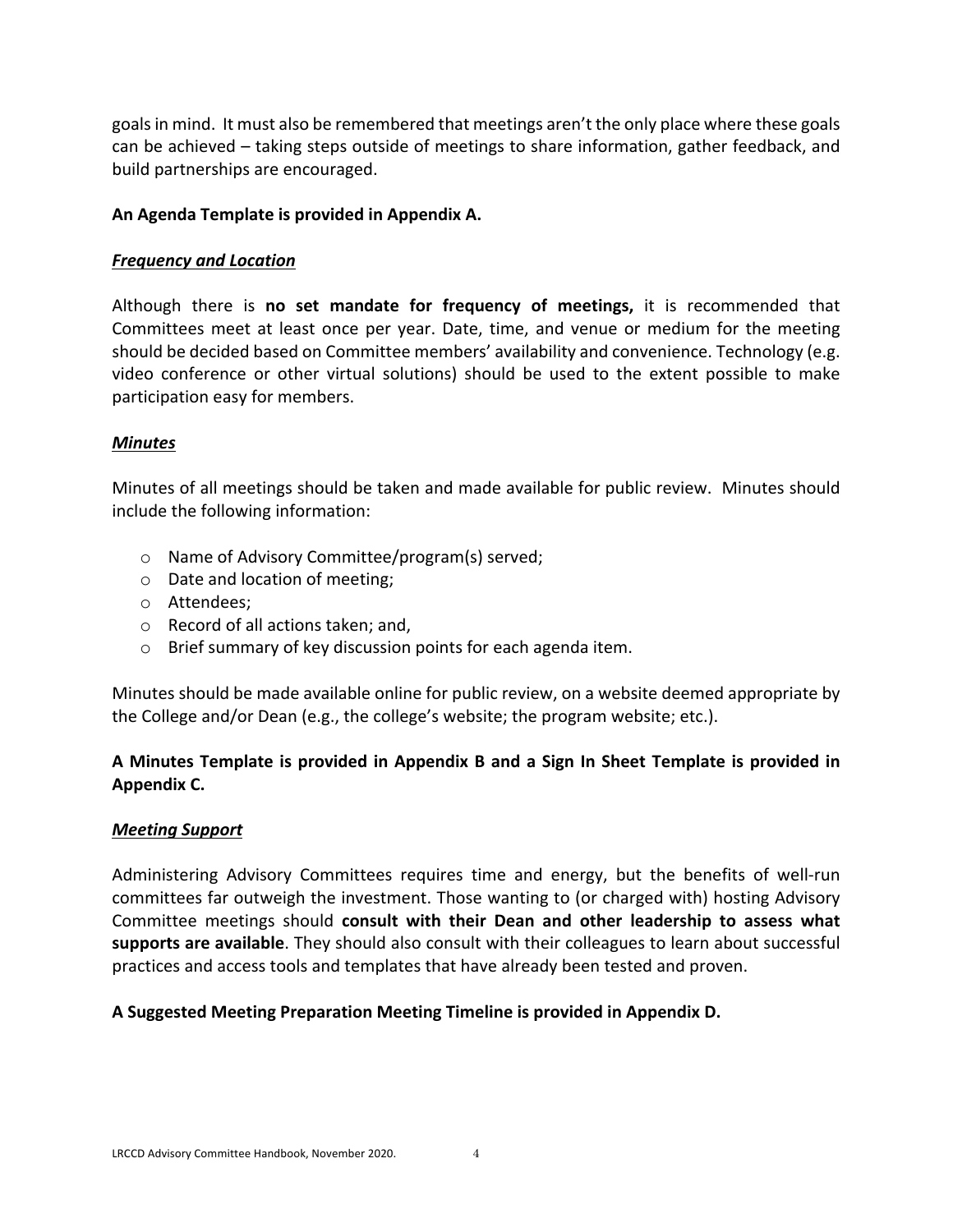

Communication and activities between meetings is critical to the overall success of the program. Opportunities for engagement between meetings will likely emerge from the meeting, and individual follow-ups may be necessary to capitalize on those opportunities.

One activity that is highly encouraged is alerting members of the changes and accomplishments that have resulted from their work. Communications like these assure members that their time is being valuably spent and will help sustain ongoing participation.

Additional examples of communications and activities to highlight between meetings include:

- o Inviting members to or sharing information about Career Education-related events, such as industry events, community outreach efforts, career fairs, and student recruitment events, whether hosted by the college or other entities;
- o Forwarding studies or other emerging news relevant to the field that will help members remain at the leading edge of trends in their field;
- o Sharing job opportunities, internships, and:
- o Hosting professional development activities, such as faculty trainings and externships.

**Models and Exemplars of Advisory Committee Meetings are provided in Appendix E.** 

**Suggestions for how Deans and their staff can assist faculty in the Advisory Committee Meeting process through Administrative Support are provided in Appendix F.**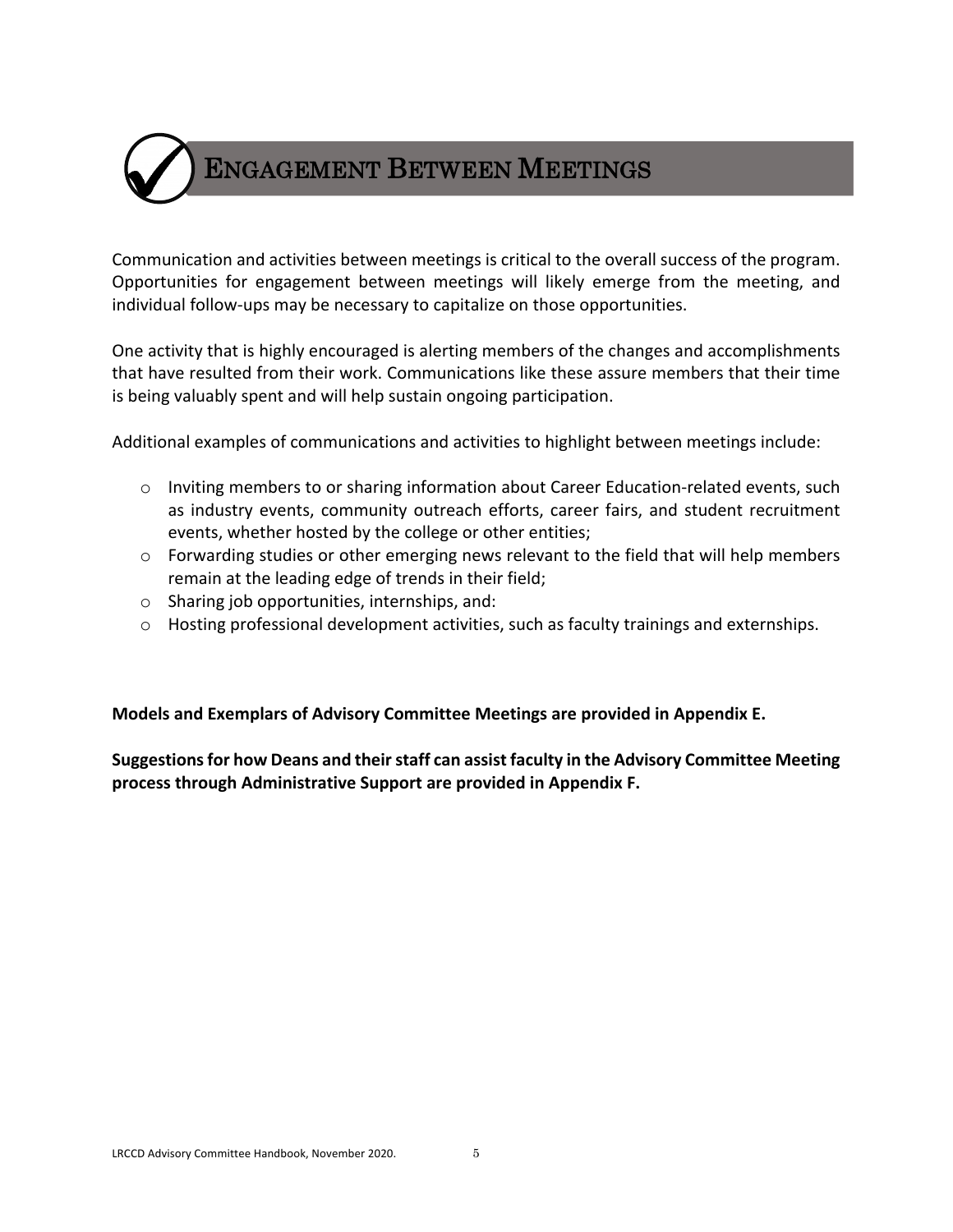

#### **College Name Program/Advisory Committee Name Meeting Date Meeting Time Meeting Location**

### Meeting Objectives

- o A
- o B

|         | <b>Agenda Item</b><br>(Action, Information, or Discussion)                          | <b>Presenter</b>   | <b>Time</b><br><b>Allotment</b> |
|---------|-------------------------------------------------------------------------------------|--------------------|---------------------------------|
| $1_{-}$ | Welcome and Introductions<br>(Information)                                          | <b>Insert Name</b> | 5 min                           |
| 2.      | Call for Additional Agenda Items / Approval of<br><b>Meeting Agenda</b><br>(Action) | <b>Insert Name</b> | 2 min                           |
| 3.      | Approval of [Prior Meeting Date] Minutes<br>(Action)                                | <b>Insert Name</b> | 3 min                           |
| 4.      | Update on Activities Since Last Meeting<br>(Information)                            | <b>Insert Name</b> | 5 min                           |
| 5.      | Finalize Student Outreach/Recruitment Strategy<br>(Action)                          | <b>Insert Name</b> |                                 |
| 6.      | Review Labor Market Data Update<br>(Discussion)                                     | <b>Insert Name</b> |                                 |
| 7.      | <b>Examine Emerging Technological Needs</b><br>(Discussion)                         | <b>Insert Name</b> |                                 |
| 8.      | <b>Review Actions and Next Steps</b>                                                | <b>Insert Name</b> |                                 |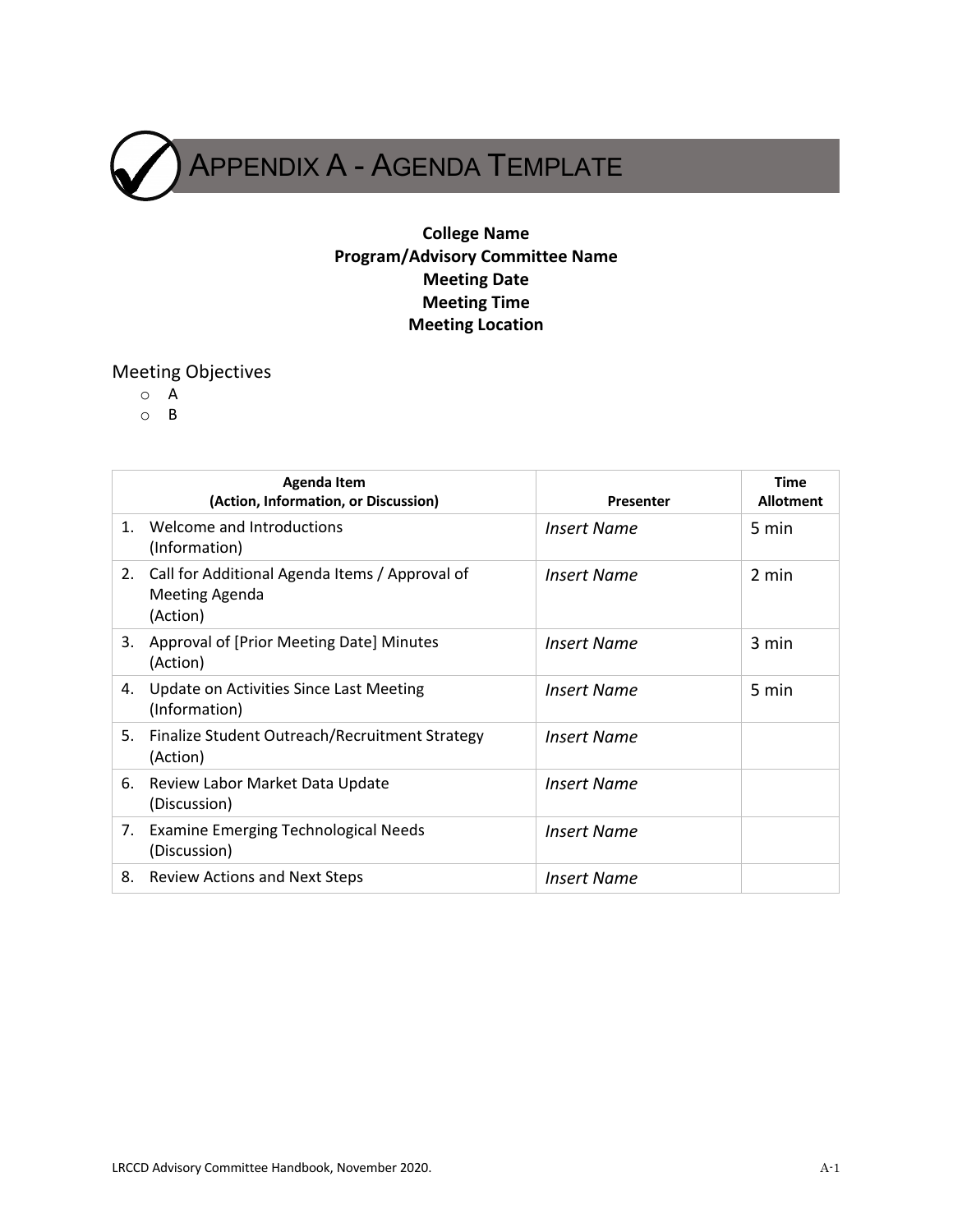APPENDIX B - MINUTES TEMPLATE

#### **College Name Program/Advisory Committee Name Meeting Date Meeting Time Meeting Location**

#### **Minutes**

Members Attending:

Members Absent:

Guests Attending:

#### **Topic 1 Title**

Decisions/Actions: o …

Key Discussion Points: o …

Next Steps/Assignments: o …

#### **Topic 2 Title**

Decisions/Actions: o …

Key Discussion Points: o …

Next Steps/Assignments:

o …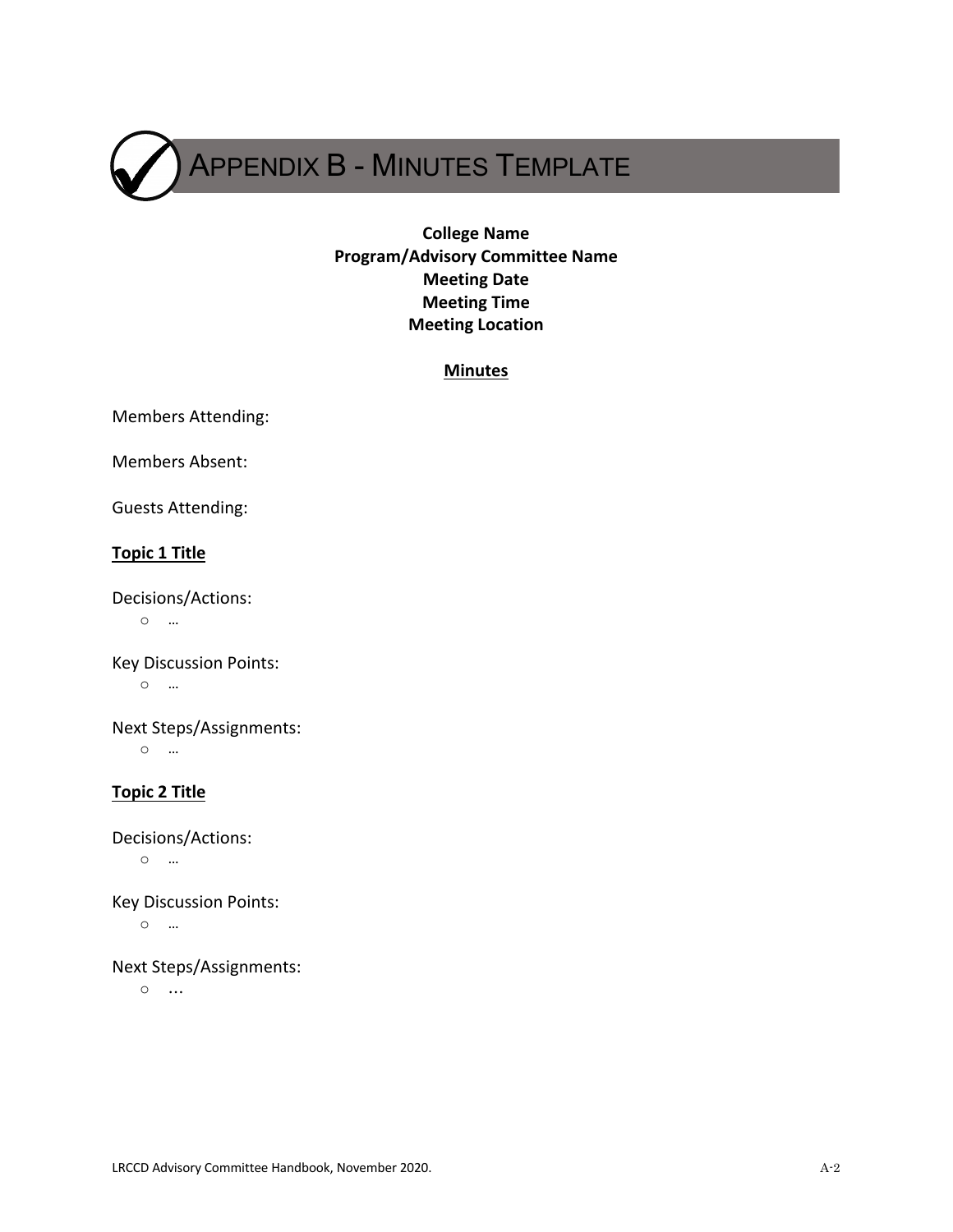APPENDIX C - SIGN IN SHEET TEMPLATE

#### **College Name Program/Advisory Committee Name Meeting Date Meeting Time Meeting Location**

| <b>Name</b> | <b>Title</b> | Company/Affiliation | Phone | Email |
|-------------|--------------|---------------------|-------|-------|
|             |              |                     |       |       |
|             |              |                     |       |       |
|             |              |                     |       |       |
|             |              |                     |       |       |
|             |              |                     |       |       |
|             |              |                     |       |       |
|             |              |                     |       |       |
|             |              |                     |       |       |
|             |              |                     |       |       |
|             |              |                     |       |       |
|             |              |                     |       |       |
|             |              |                     |       |       |
|             |              |                     |       |       |
|             |              |                     |       |       |
|             |              |                     |       |       |
|             |              |                     |       |       |
|             |              |                     |       |       |
|             |              |                     |       |       |
|             |              |                     |       |       |
|             |              |                     |       |       |
|             |              |                     |       |       |
|             |              |                     |       |       |
|             |              |                     |       |       |
|             |              |                     |       |       |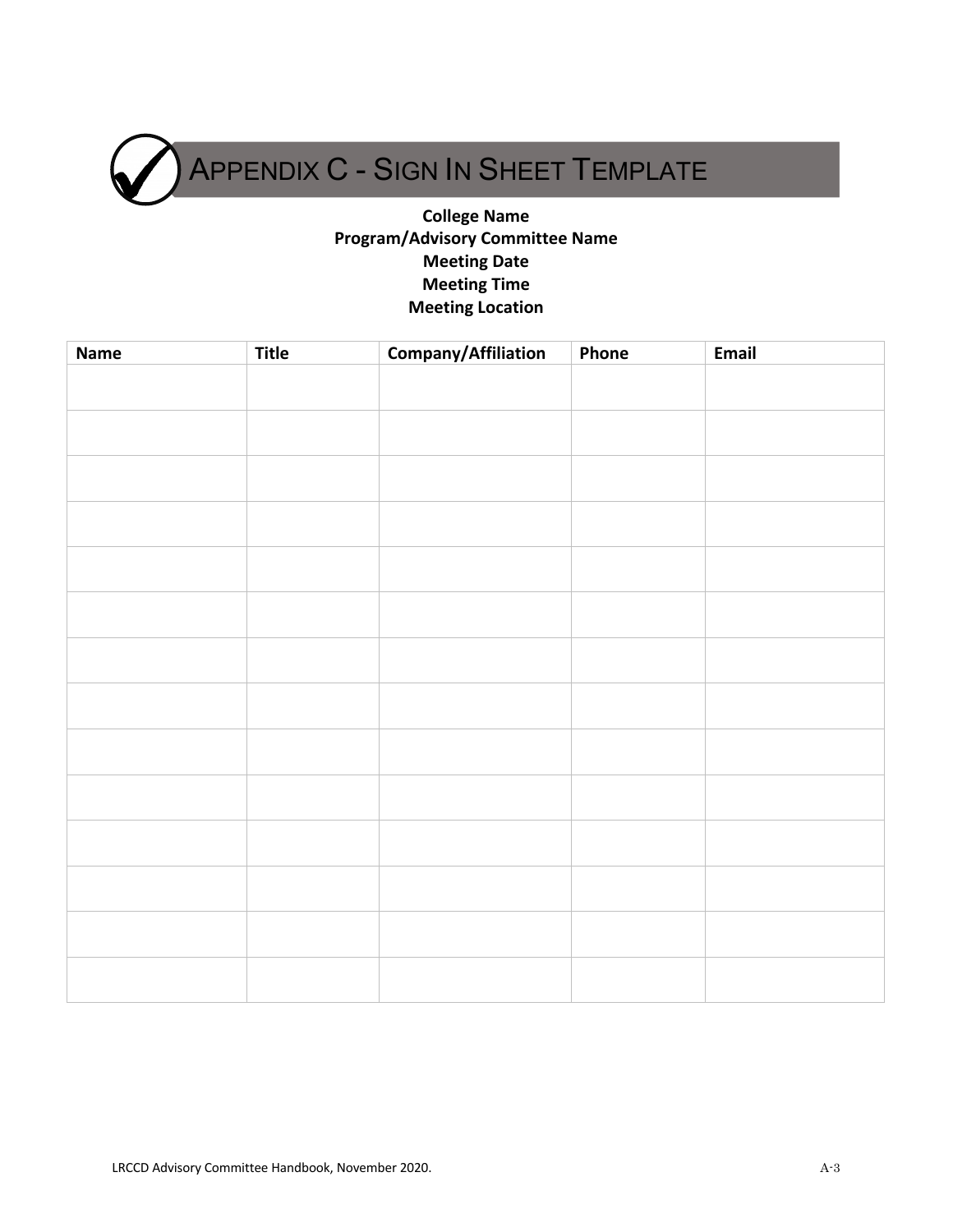

## APPENDIX D - SUGGESTED MEETING PREPARATION TIMELINE

The responsibility for preparing and hosting meetings, as outlined in this suggested timeline, is shared between faculty and administrators.

| At least 90 days<br>before meeting      | Send call for agenda items and draft initial agenda                                    |
|-----------------------------------------|----------------------------------------------------------------------------------------|
| At least 75 days<br>before meeting      | Assess availability of critical participants, desired speakers, and<br>venue           |
| At least 75 days<br>before meeting      | Affirm/update meeting invite list                                                      |
| At least 60 days<br>before meeting      | Set meeting date, time, and location and send save the date                            |
| At least 45 days<br>before meeting      | Finalize agenda and make all assignments needed to achieve agenda                      |
| One month prior to<br>meeting           | Send meeting agenda, available materials, and request for RSVPs                        |
| Two weeks prior to<br>meeting           | Send meeting reminder (including agenda, meeting materials, and<br><b>RSVP request</b> |
| One week prior to<br>meeting            | Send meeting reminder (including agenda, meeting materials, and<br><b>RSVP request</b> |
| One week prior to<br>meeting            | Order food/refreshments                                                                |
| Two days prior to<br>meeting            | Print materials and gather items needed for meeting                                    |
| Day of meeting                          | Hold meeting                                                                           |
| Approximately one<br>week after meeting | Post written meeting summary and send to attendees                                     |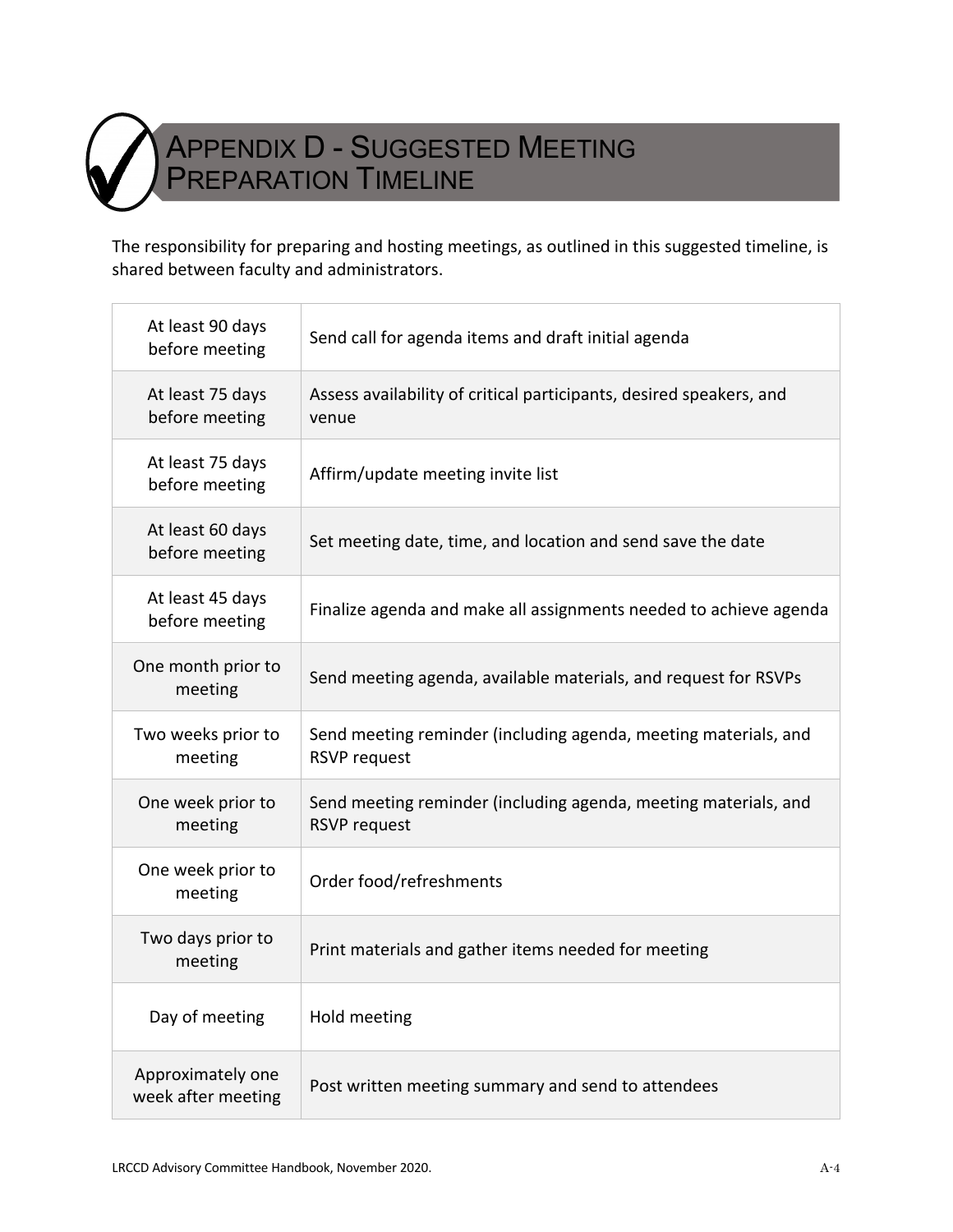APPENDIX E - MODELS AND EXEMPLARS

In light of each industry sector and Advisory Committee having its own character and objectives, the following examples are provided to demonstrate some successful and/or creative approaches for operating Advisory Committees. They are not provided to suggest the only approach, but rather to provide examples of various approaches.

#### **American River College**

#### *Legal Assisting*

"My Advisory Committee is comprised mostly of working legal professionals and we all know that in the world of law, time is money. In order to accommodate our members' busy schedules, we run our Advisory Committee meetings almost exclusively through Zoom. Our meetings are scheduled for one hour and the agenda is set in advance so everyone knows what will be discussed. I am mindful of the time, but also encourage discussion and the free flow of ideas. I find that since members are not worried about running back to work, they are fully present and able to give guidance, lead discussions, and help take our program to the next level. I don't think that meeting online detracts from the quality of the discussions either. We can all see each other, so we've become familiar over time. The Zoom meetings keep us focused and outcome driven. I think it's a fantastic way to run a meeting!"

*Asha B. Wilkerson, Esq., Associate Professor & Department Chair, Legal Studies* 

#### *Design and Engineering Technology*

"The Design & Engineering Tech Advisory Committee is mostly composed of companies that either often hire our graduates or that are using cutting edge technology that our Department may soon need to teach. As most members are busy working in a time-demanding industry, we try to be respectful of their time by doing some of the following things each year:

- We choose a different focus group each year ... recently graduated students, mid-level designers, top company leaders. Sometimes we focus on a new industry such as our current focus on the use of drone technology in architectural and civil design; or 3d point cloud generation with conversion to VR for customer visualizations.
- For the last few years, we have met with some of our advisory members individually at their workplace so as to respect their time. This gives us the added bonus of seeing some of our former students working on projects that demonstrate how far they have advanced from their first classes in our program(s).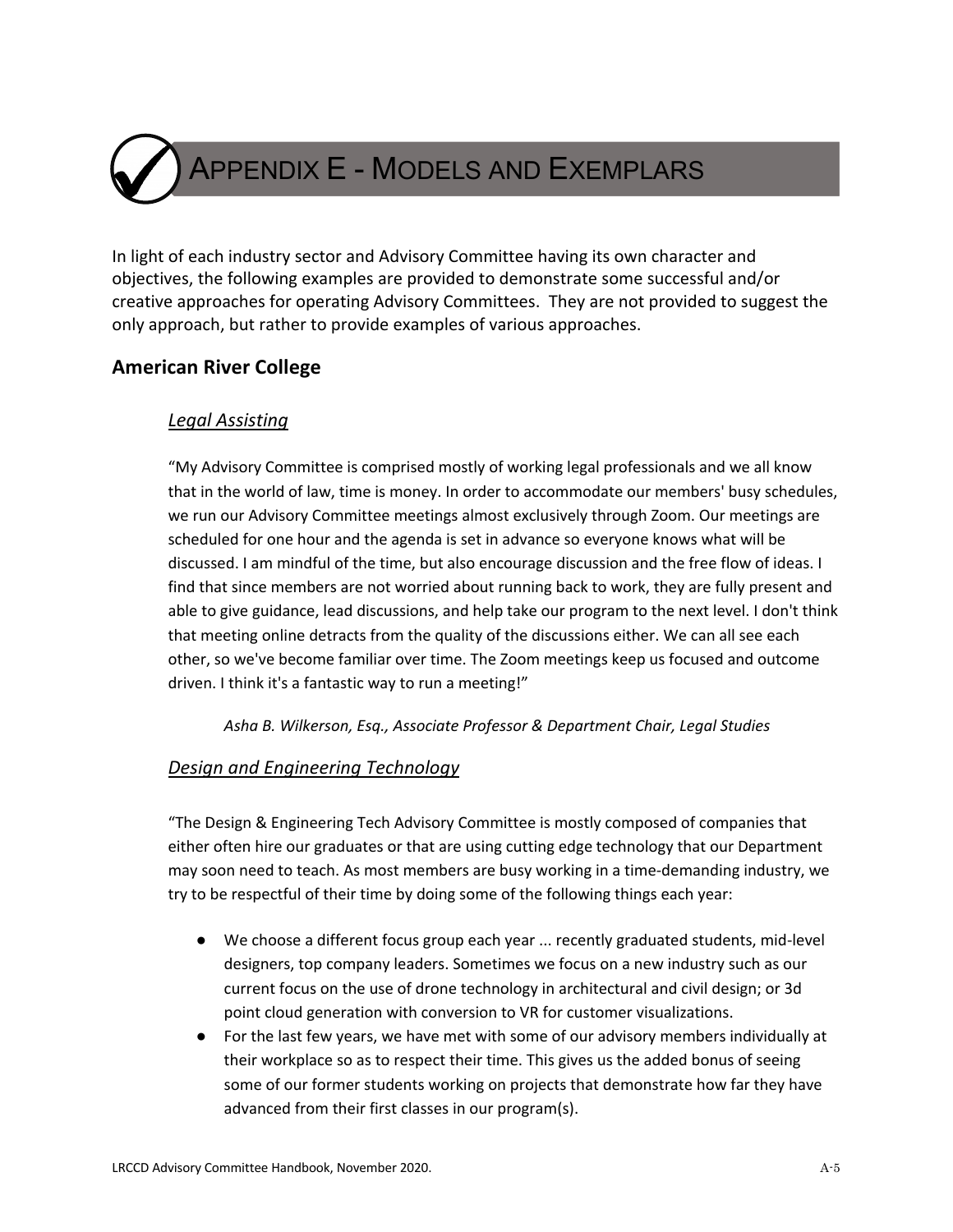● We also have a google form in which our advisors can provide us their specific feedback concerning our plans and our spending priorities.

We seem to get good responses by using these methods."

*Randy Schuster, Department Chair, Design Technology*

#### *Culinary Arts & Hospitality Management*

"The Culinary Arts & Hospitality Management Advisory Committee is as diverse as the industry itself. Our membership includes managers and owners from different sectors of industry, with representation from fine dining restaurants, fast food, family, catering, food trucks, hotels, as well as the local industry associations. We are lucky to include program graduates who are now running their own businesses and have completed the department's curriculum and can share their experiences.

With an industry that never stops we do our best to vary meeting times and avoid times later in the week or later in the afternoon when many of our members need to run their businesses. We find having detailed discussion points published prior to our meetings not only allows our meetings to be run more smoothly but allows those who are unable to attend to contribute by providing comments ideally prior to, but sometimes even after the meeting."

*Brian Knirk, EdD; Chair, Culinary Arts & Hospitality Management*

#### *ASL-English Interpreting Program*

"The ASL-English Interpreting program Advisory Committee is comprised of about 30 members representing a diverse group of stakeholders. Our committee includes working interpreters, agency owners that hire interpreters, Deaf consumers of interpreting services, representatives from the ASL & Deaf culture programs from across the District and state, recent program graduates and current students. While this may seem like a large undertaking, bringing in stakeholders from various groups allows us to coordinate our efforts so that students enter the program with the foundational knowledge and skills they need, and they leave our program with clear pathways after graduation. Having students and Deaf community members engaged means that we hear from the people who are most impacted by our program's decisions and they keep us centered on developing a program that is committed to communication equity within the Deaf community.

At 3 hours per semester, our meetings probably run longer than most Advisory Committees, but our members are invested and value the opportunity to get together. We provide food and drinks and they help us make decisions to move the program forward. The benefit of having so many stakeholders together in a room is that our committee members often leave with goals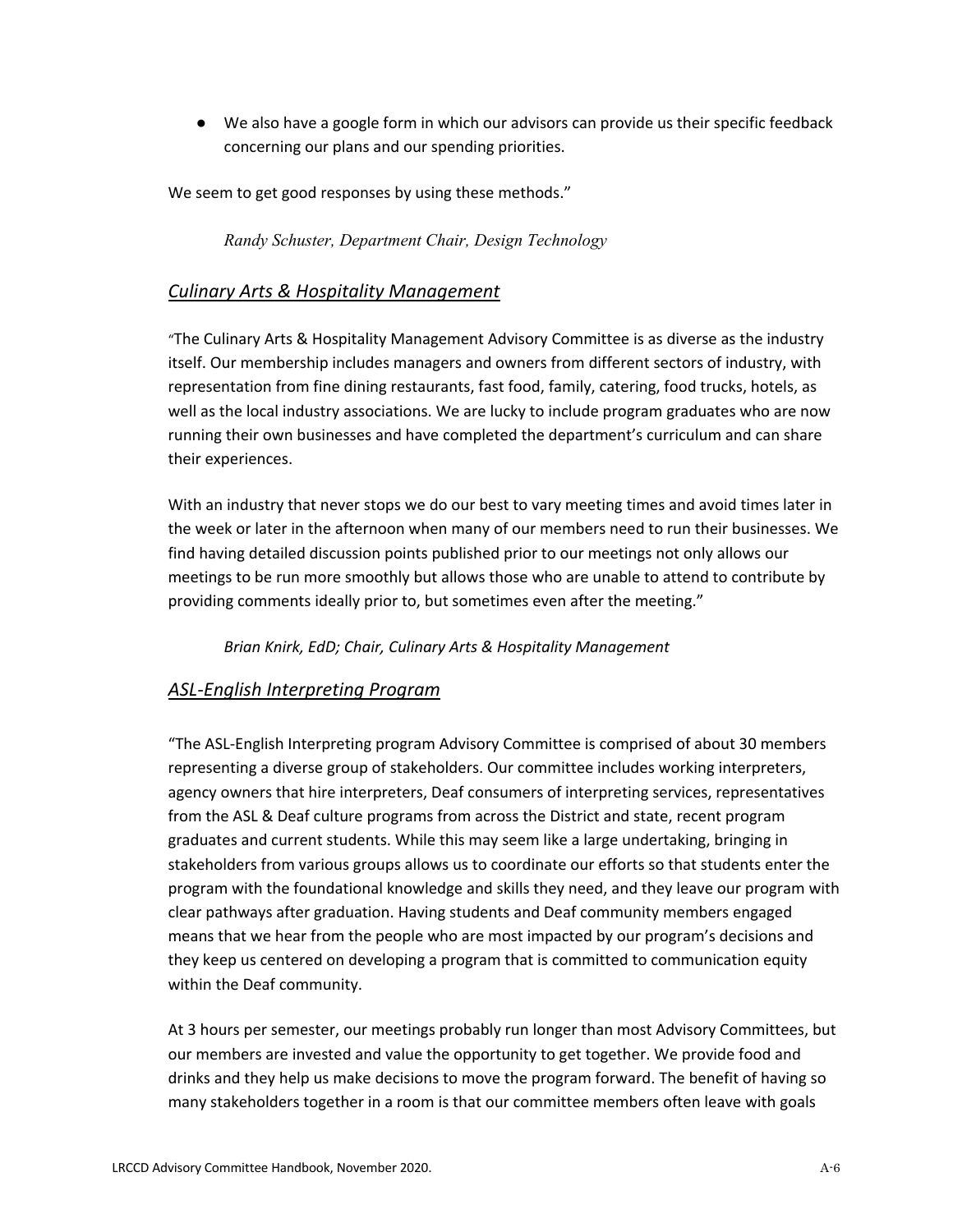and plans for their own organizations/groups as well, resulting in coordinated efforts within our field."

*Erica West Oyedele, Department Chair, ASL-English Interpreting Jill Birchall, Department Chair, ASL & Deaf Culture Studies* 

#### **Cosumnes River College**

#### *Culinary Arts Management*

"For my department, being involved in a large Advisory Committee has offered many benefits. Our Advisory Committee is comprised of approximately 35 active members. The hospitality and food service industry is a large sweeping industry and having a large, diverse committee helps us ensure as many segments of that industry as possible are represented. Being a part of a larger committee has also given the department the opportunity to include past and present students, high school and university partners, and colleagues from across different departments at the college on the Advisory Committee, all of whom have provided valuable insight into the training the department provides. The Committee is structured with different subcommittees that serve the interests of the programs represented. This structure lets members really dig into topics they are interested in and feel like they are contributing to the program, and is an easy way to keep subcommittee members engaged between meetings. Although I recognize this structure would not work for every department, for us the benefits have outweighed the challenges."

*Michael Frigm, Culinary Arts Management Professor, Culinary Arts Management Department*

#### *Nutrition*

"Before the COVID-19 pandemic, our program has utilized remote meeting formats (with Zoom) because many of our members work full-time or have other obligations making it difficult to attend physical meetings. Virtual meeting saves on travel time, money (in addition to the environmental benefits) and is convenient. (A Zoom account is not required to attend a Zoom meeting as a participant.) In addition, our program began as one of the first programs to be completely online, so we are very familiar with virtual conferences/meetings. With virtual meetings, we can connect with our advisory board members who otherwise might not have engaged. We email a "save the date" (about a month before), the agenda (at least 2 weeks in advance), and any additional reading (background) material (emphasizing the "heart of the issues") to the members. Four to seven days before the meeting date, we remind the members of the meeting time and date. In addition, we send out a Zoom invite that will populate their Outlook Calendar. Our meeting is typically 1 to 1 ½ hour in length.

Our goal is to be succinct and effective; however, we allow some time (during the welcome or if they want to stay after) for our members to learn about each other, especially for the new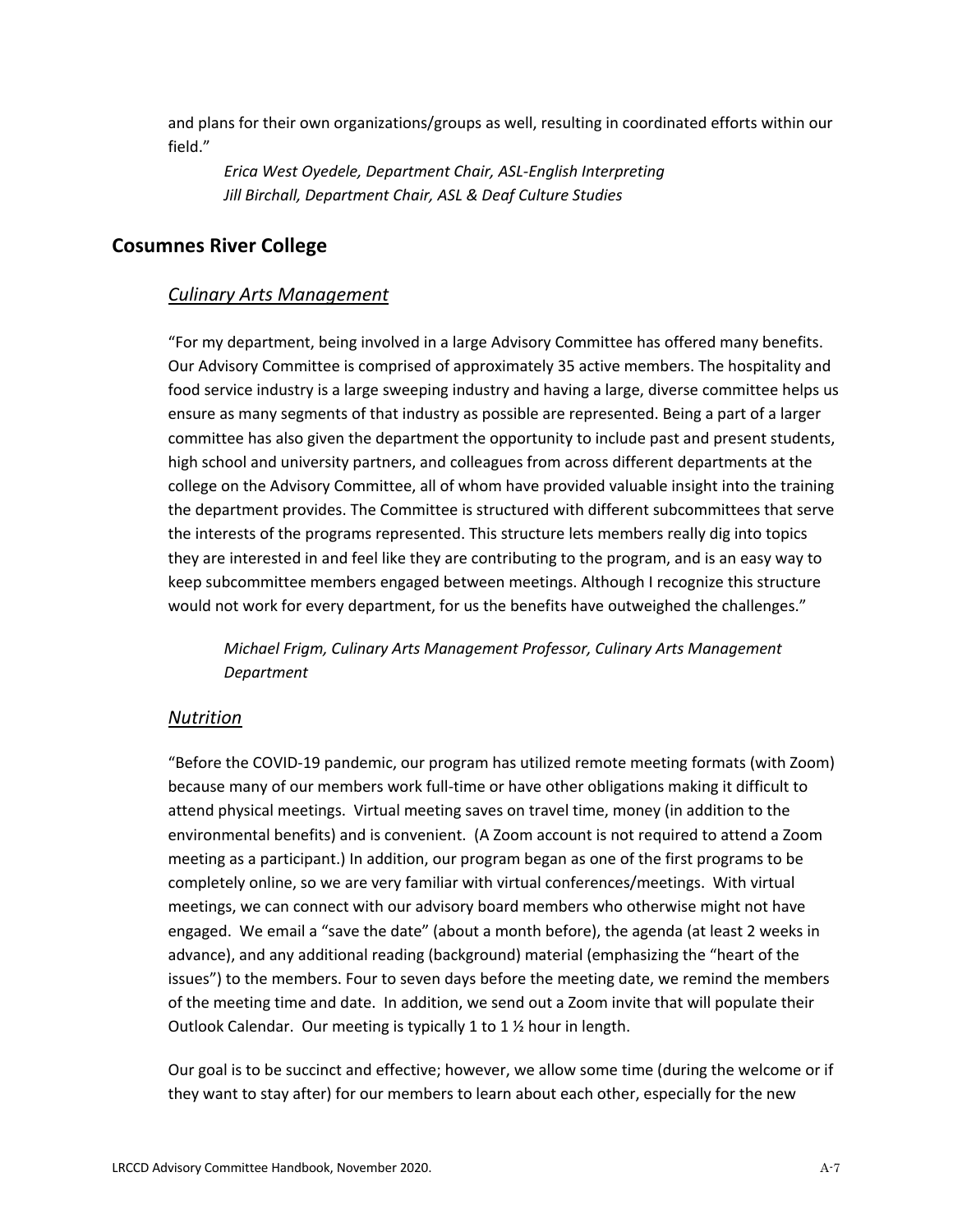members. We are diligent in making sure our members know what we want/need from them (i.e., how to move forward, what requires further study, etc.). During the meeting, the action plans and point person(s) are identified. Before the end of the meeting, we go around the "zoom" to ensure everyone had a chance to voice their opinions, comments, feedback, questions, etc. The meeting minutes are emailed to all members within a couple of days (while things are still fresh in everyone's head) so that any errors, feedbacks, questions are addressed/corrected before the minutes are approved at the next meeting. We maintain email follow-up to continue the conversation and to maintain momentum. Virtual advisory meetings enable us to be more focused, flexible, and fast."

*Dana Wu Wassmer, Nutrition Professor, Health and Human Services Department, Cosumnes River College*

#### **Cosumnes River College and Folsom Lake College**

#### *CRC/Diagnostics Imaging and FLC/Advanced Imaging*

Each of these departments is small and has multiple clinical partners. The clinical partners are not able to attend multiple advisory meetings. All Imaging programs in the North Region (LRCCD colleges and Yuba/Woodland) gather quarterly for a regional meeting supported by the Health Regional Director of Employer Engagement and co-chaired by a hospital system Imaging Director. The membership is made up of the program faculty, supervising administrators, and clinical partner representatives. Typically, the agenda starts with industry providing updates on labor market needs and new skills/content that should be added to the curriculum. Ideas for potential new programs are discussed as new occupations arise. Each program provides an update and seeks industry feedback to ensure curriculum, equipment, clinical experiences, etc., are meeting industry needs.

*Vicky Maryatt, Dean, Career Education, Folsom Lake College*

#### **Folsom Lake College**

#### *Medical Laboratory Technician*

"The Medical Laboratory Technician Advisory Board consists of clinical partners, preceptors, faculty, and former students. The Advisory Board meets at least twice per year, sometimes more, depending on the needs of the program. The Advisory Board meets in person for at least one of our meetings. A typical Advisory Board meeting consists of the approval of the previous minutes, a review of the curriculum for one class, an update on current students and recent graduates, budget & accreditation review, and finally an update on any emerging issues.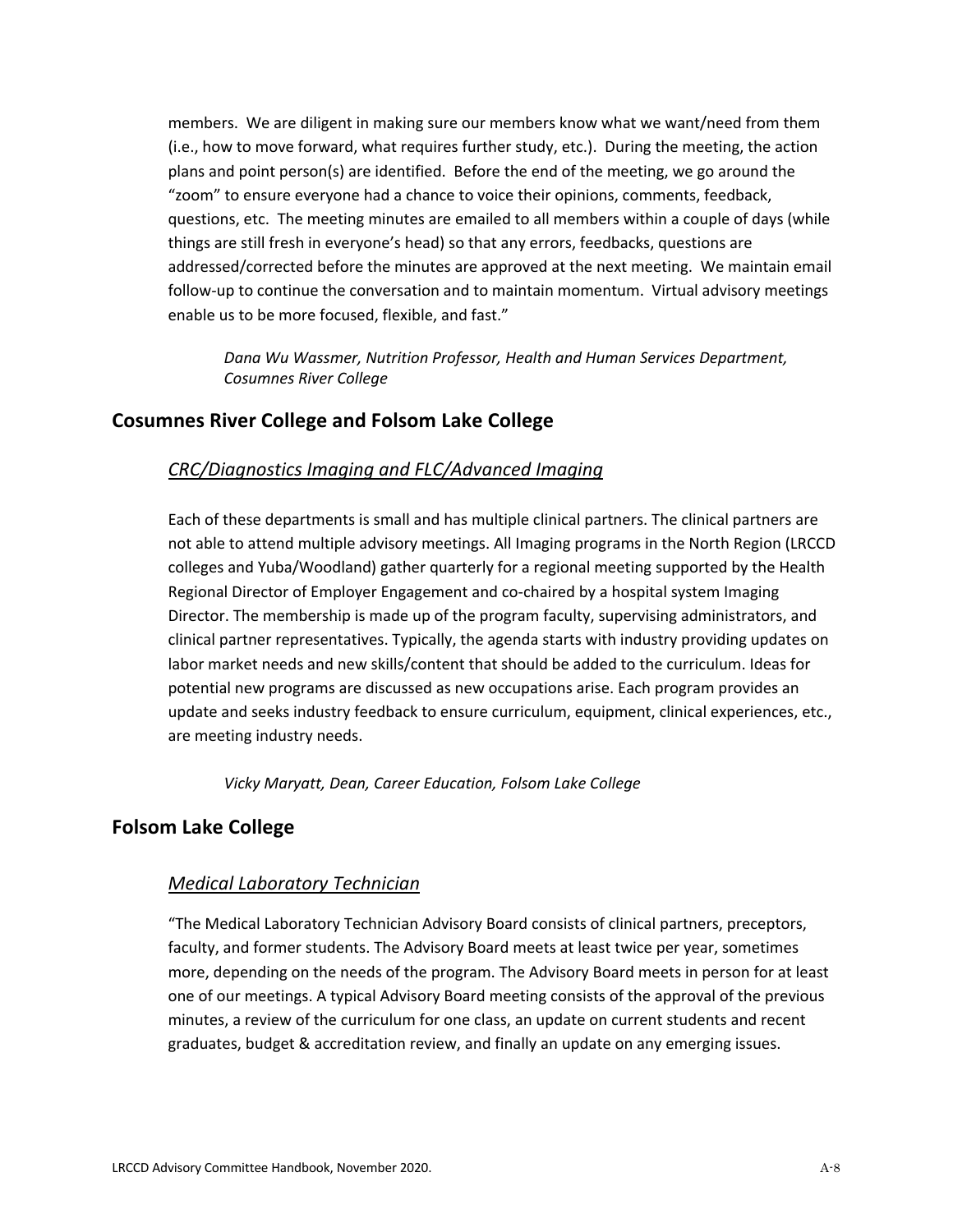The Advisory Board gives invaluable insight to the Medical Laboratory Technician program and no major decisions are made without first receiving their input."

*Jason Pedro, Department Chair, Allied Health* 

#### *Technical Theatre*

"In recent years, the Folsom Lake College Technical Theatre faculty has partnered with the Sierra College Theatre Department to host a two-college advisory meeting that includes representatives made up of entertainment industry professionals (including the stagehands union), college and secondary educators, and students with a vested interest in the education and development of the technical theater workforce. The Committee meets biannually to discuss and advise the technical theater program. When possible, the meeting is scheduled early evening, say 4:30 - 6:30 pm, and Committee members receive optional tickets to the current student theatre production happening just after the meeting. This Advisory Committee has approximately 15 loyal members who return each semester and actively participate in the discussion."

*Ian Wallace, Chair, Technical Theatre Department*

#### **Sacramento City College and American River College**

#### *Nursing*

"The Los Rios Nursing programs use overlapping industry partners and share resources. There is collaboration and collegiality established among all nursing programs in the Greater Sacramento Area. For this reason, American River College, Sacramento City College, Sierra College, and Yuba College share a Regional Nursing Advisory Meeting once each year, rotating meeting facilitation with each program on an annual basis. The membership consists of clinical partner representatives, program faculty, deans and directors, and others who may be important stakeholders. Each year schools provide an update to industry partners, followed by a review of industry needs, and projection of upcoming trends in healthcare. The meetings provide important dialogue for schools and industry to meet and adjust alignment of academic rigor to meet the changing needs of the healthcare environment."

*Dr. Carel Mountain and Dr. Sandra Wyrick, Directors of Nursing Sacramento City College and American River College respectively*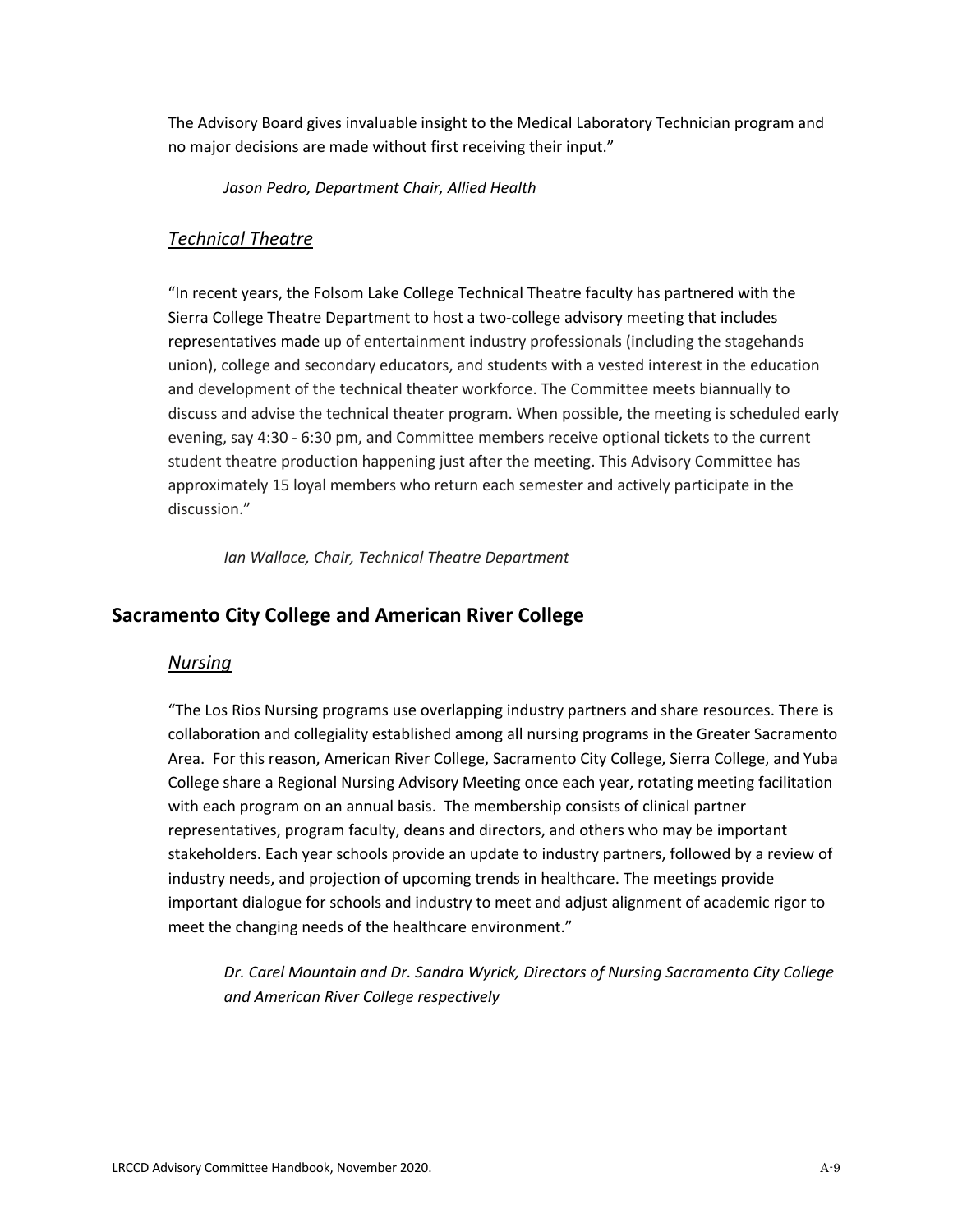#### **Sacramento City College**

#### *Design and Digital Media Department*

"Our program focuses on four distinct areas - graphic design, Web design, 3D modeling and animation, and video game design. While these areas have crossover in the industry, they are distinct enough that convening a single Advisory Committee is not productive. Our approach is to focus on one area or two combined areas each semester and gather a new ad hoc committee for each meeting instead of having the same committee members each time. We have a core group of design, animation and game professionals that we do tend to include each time their industry is the focus, but we try to bring in new representatives as well, along with relevant high school and university representatives. Additionally, we often (not always) focus our meetings on a specific theme to be addressed, such as 'sustainable practices in the local graphic design industry' or 'forecasting trends in animation and game design tools.' This coming year it is likely we will focus on 'distributed project teams' and/or 'hiring and training practices in the onlineonly world.'"

*Don Button, Professor/Department Chair, Design and Digital Media, (formerly Graphic Communication)*

#### **Sacramento City College - Mechanical-Electrical Technology (MET) Department**

"Sacramento City College's Mechanical-Electrical (MET) Technology Department has two distinct programs: Commercial Heating, Ventilation, and Air Conditioning/Refrigeration (HVAC/R), commonly known as the MET program, and Industrial Mechanic Technology (IMMT). Due to the unique differences, the MET Department has formed two separate Industry Advisory Committees.

The MET Program typically has at least one formal Industry Advisory Committee meeting a year. These meetings are held in the fall, as spring and summer months tend to be very busy for our Committee members. Since the HVAC/R community encompasses a very diversified industry sector, we try to have Committee members from each of the major industry sectors. In the event input is needed from one particular sector, only those Committee members representing that sector are consulted. The IMMT Program is relatively new to the College. As with the MET Program, the IMMT Program will have one formal Industry Advisory Committee Meeting a year, more if required. This program covers three basic industry sectors: Advanced Manufacturing, Food Processing, and Product Distribution. If specialized input is required, the appropriate industry sector will be contacted."

*Jonathan Zeh, Professor, Mechanical-Electrical Technology Department, Sacramento City College*